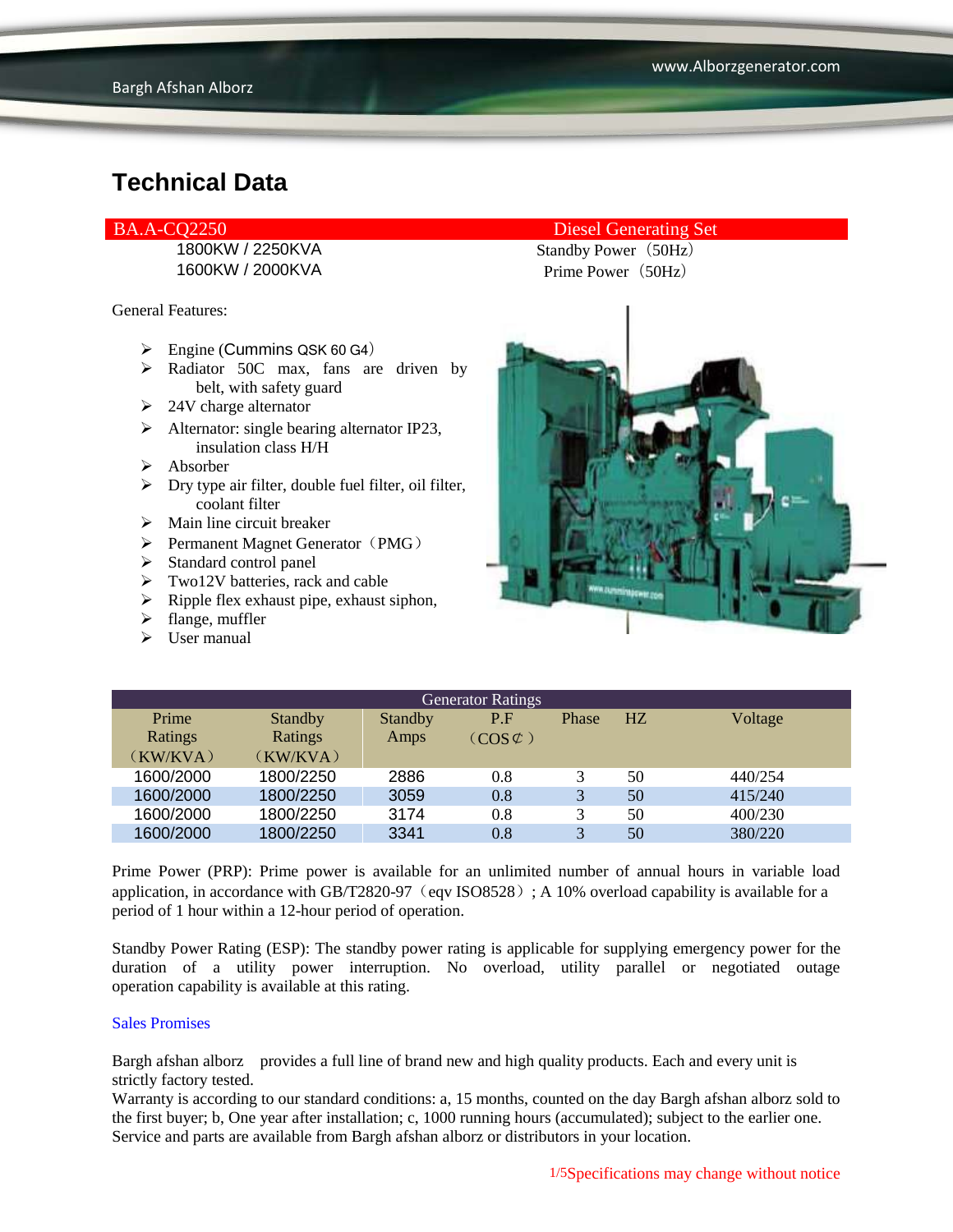| <b>BA.A-CQ2250</b>               | <b>Diesel Generating Set</b>                |  |  |  |
|----------------------------------|---------------------------------------------|--|--|--|
|                                  | <b>ENGINE DATA</b>                          |  |  |  |
| Manufacturer / Model:            | Cummins QSK 60 G4, 4-cycle                  |  |  |  |
| Air Intake System:               | Turbo Charged and After cooled              |  |  |  |
| Fuel System:                     | Electronic                                  |  |  |  |
| <b>Cylinder Arrangement:</b>     | $16 - 60^{\circ}$ Vee                       |  |  |  |
| Displacement:                    | 60.20L                                      |  |  |  |
| Bore and Stroke:                 | $159*190$ (mm)                              |  |  |  |
| <b>Compression Ratio:</b>        | 14,5:1                                      |  |  |  |
| Rated RPM:                       | 1500rpm                                     |  |  |  |
| Max. Standby Power at Rated RPM: | 1800W/2445HP                                |  |  |  |
| Governor Type:                   | RSV Mechanical(Std) / Electronic (Optional) |  |  |  |
|                                  | <b>Exhaust System</b>                       |  |  |  |
| <b>Exhaust Gas Flow:</b>         | 336m <sub>3</sub> /min                      |  |  |  |
| <b>Exhaust Temperature:</b>      | $450^{\circ}$ C                             |  |  |  |
| Max Back Pressure:               | 6.7kPa                                      |  |  |  |
|                                  | Air Intake System                           |  |  |  |
| Consumption:                     | 144 m3/min                                  |  |  |  |
| Air Flow:                        | 1869 m3/min                                 |  |  |  |
|                                  | <b>Fuel System</b>                          |  |  |  |
| 100% (Prime Power) Load:         | 427 L/h                                     |  |  |  |
| 75%(Prime Power) Load:           | 325 L/h                                     |  |  |  |
| 50%(Prime Power) Load::          | 220 L/h                                     |  |  |  |
|                                  | Oil System                                  |  |  |  |
| Total Oil Capacity:              | 320L                                        |  |  |  |
| Oil Consumption:                 | ≤4g/kwh                                     |  |  |  |
| Engine Oil Tank Capacity:        | 280L                                        |  |  |  |
| <b>Cooling System</b>            |                                             |  |  |  |
| <b>Total Coolant Capacity:</b>   | 682L                                        |  |  |  |
| Thermostat:                      | 82-95°C                                     |  |  |  |
| Max Water Temperature:           | 104°C                                       |  |  |  |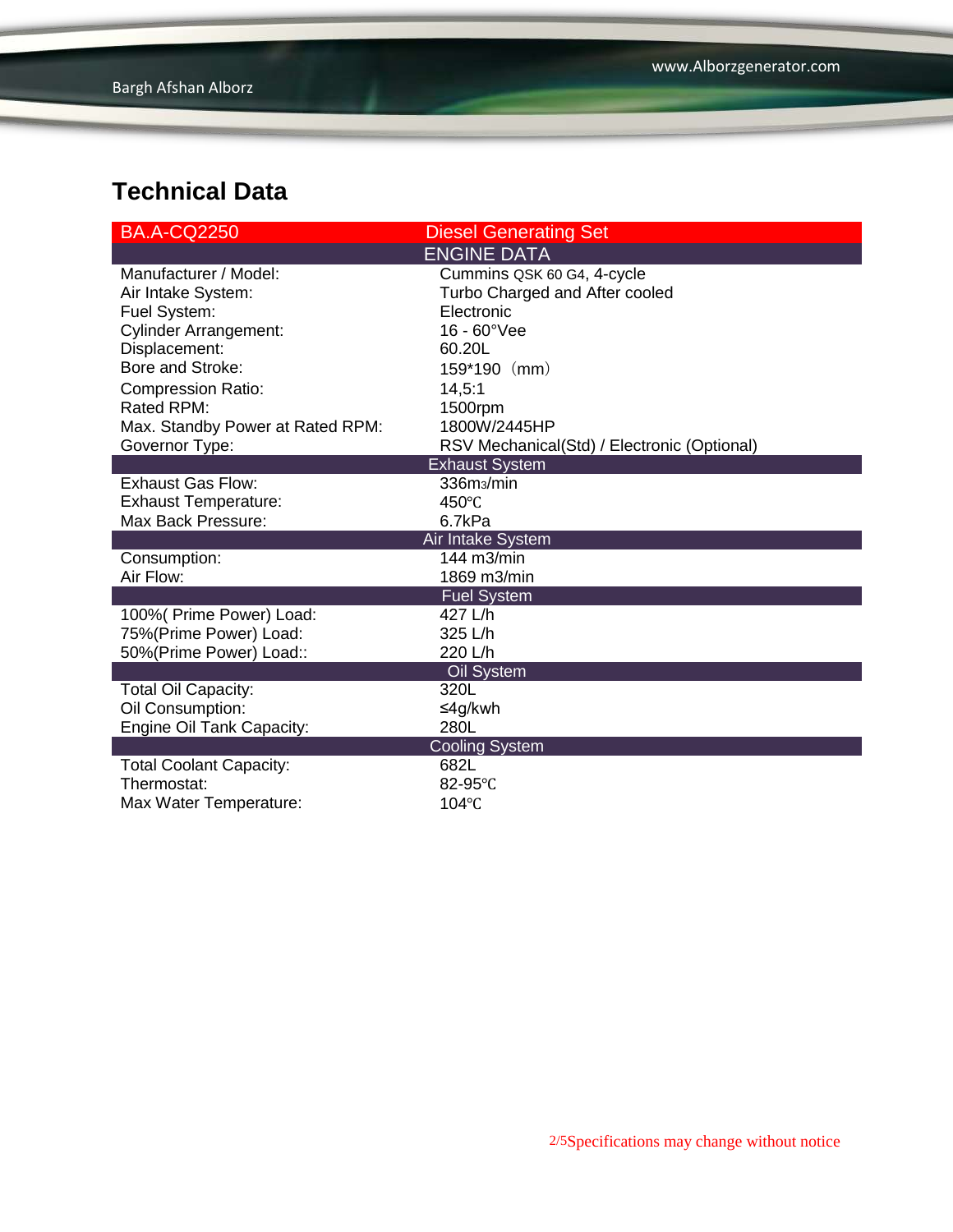| <b>BA.A-CO2250</b>                            | <b>Diesel Generating Set</b>                                                               |  |  |  |  |
|-----------------------------------------------|--------------------------------------------------------------------------------------------|--|--|--|--|
| <b>ALTERNATOR SPECIFICATION</b>               |                                                                                            |  |  |  |  |
| <b>GENERAL DATA</b>                           |                                                                                            |  |  |  |  |
|                                               | Compliance with GB755, BS5000, VDE0530, NEMAMG1-22, IED34-1, CSA22.2 and AS1359 standards. |  |  |  |  |
| <b>Alternator Data</b>                        |                                                                                            |  |  |  |  |
| Number of Phase:                              | 3                                                                                          |  |  |  |  |
| <b>Connecting Type:</b>                       | 3 Phase and 4 Wires, "Y" type connecting                                                   |  |  |  |  |
| Number of Bearing:                            | 1                                                                                          |  |  |  |  |
| Power Factor:                                 | 0.8                                                                                        |  |  |  |  |
| <b>Protection Grade:</b>                      | IP <sub>23</sub>                                                                           |  |  |  |  |
| Altitude:                                     | ≤1000m                                                                                     |  |  |  |  |
| Exciter Type:                                 | Brushless, self-exciting                                                                   |  |  |  |  |
| Insulation Class, Temperature Rise:           | H/H                                                                                        |  |  |  |  |
| Telephone Influence Factor (TIF):             | $50$                                                                                       |  |  |  |  |
| THF:                                          | $<$ 2%                                                                                     |  |  |  |  |
| <b>Voltage Regulation, Steady State:</b>      | $\leq \pm 1\%$                                                                             |  |  |  |  |
| <b>Alternator Capacity:</b>                   | 2250KVA                                                                                    |  |  |  |  |
| <b>Alternator Efficiencies:</b>               |                                                                                            |  |  |  |  |
| Air Cooling Flow:                             | 246 m3/min                                                                                 |  |  |  |  |
| <b>GENERATING SET DATA</b>                    |                                                                                            |  |  |  |  |
| <b>Voltage Regulation:</b>                    | $\geq \pm 5\%$                                                                             |  |  |  |  |
| Voltage Regulation, Stead State:              | $\leq \pm 1\%$                                                                             |  |  |  |  |
| Sudden Voltage Warp (100% Sudden Reduce):     | ≤+25%                                                                                      |  |  |  |  |
| Sudden Voltage Warp (Sudden Increase):        | ≤-20%                                                                                      |  |  |  |  |
| Voltage Stable Time (100% Sudden Reduce):     | ≤6S                                                                                        |  |  |  |  |
| Voltage Stable Time (Sudden Increase)         | ≤6S                                                                                        |  |  |  |  |
| Frequency Regulation, Stead State:            | ≤5%                                                                                        |  |  |  |  |
| Frequency Waving:                             | ≤ $0.5%$                                                                                   |  |  |  |  |
| Sudden Frequency Warp (100% Sudden Reduce):   | $≤+12%$                                                                                    |  |  |  |  |
| Sudden Frequency Warp (Sudden Increase):      | ≤-10%                                                                                      |  |  |  |  |
| Frequency Recovery Time (100% Sudden Reduce): | $≤5S$                                                                                      |  |  |  |  |
| Frequency Recovery Time (Sudden Increase):    | $≤5S$                                                                                      |  |  |  |  |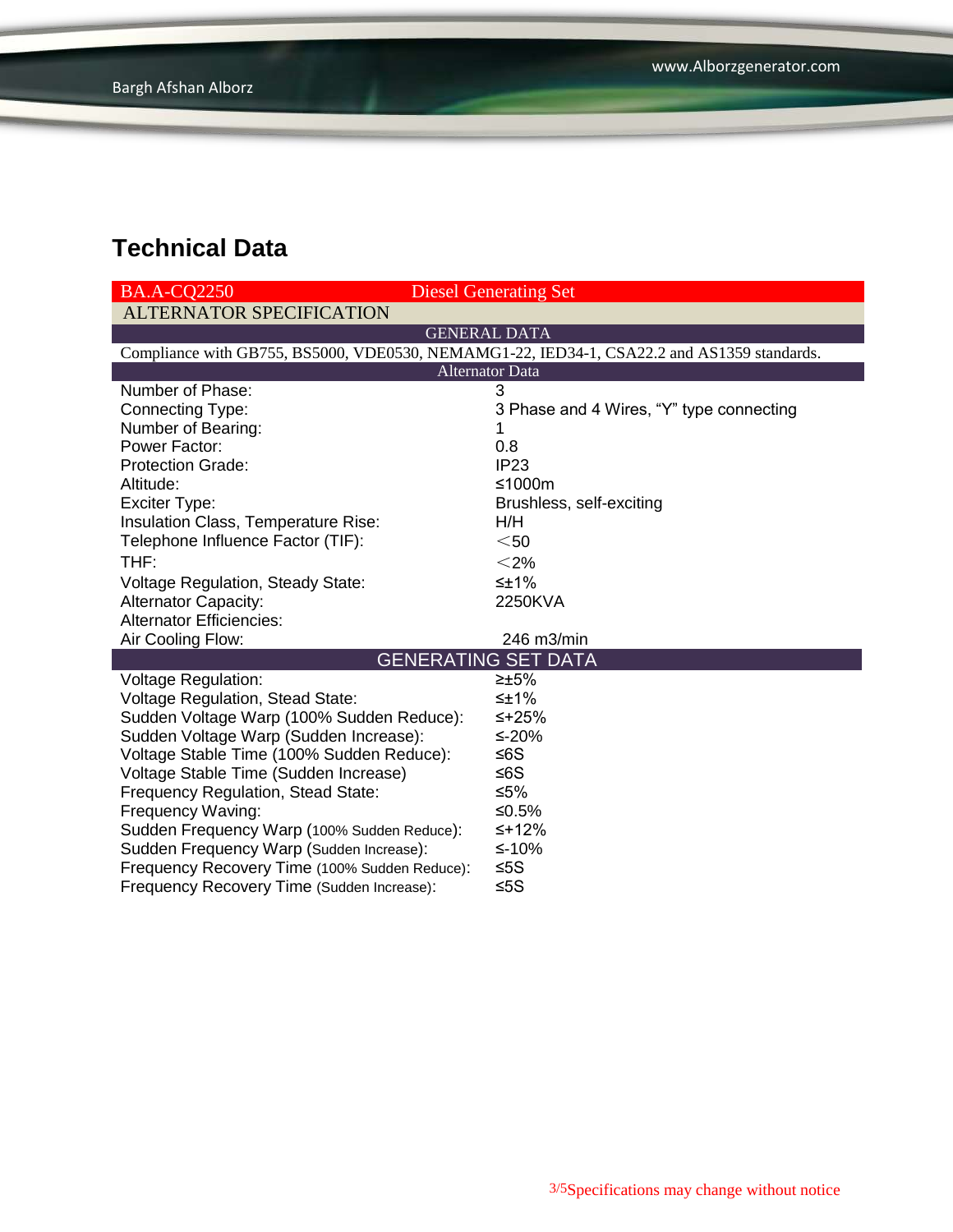| <b>BA.A-CQ2250</b>              | <b>Diesel Generating Set</b> |                                   |
|---------------------------------|------------------------------|-----------------------------------|
| Options                         |                              |                                   |
| Engine                          | <b>Fuel System</b>           | <b>Control System</b>             |
| Heater 2KW & 4KW                | Daily Fuel Tank              | Auto Control Panel                |
| Battery Charger 3.5A & 7A       | <b>Base Fuel Tank</b>        | Remote Control Panel              |
|                                 | <b>Water Separator</b>       | <b>Auto Transfer Switch (ATS)</b> |
|                                 | <b>Fuel Level Sensor</b>     | <b>Paralleling System</b>         |
|                                 |                              |                                   |
| <b>Anti Condensation Heater</b> | Rainproof Type               | <b>Engine Parts Drawing List</b>  |
| Drop CT (For Paralleling)       | Soundproof Type              | <b>Spare Parts</b>                |
|                                 | <b>Container Type</b>        |                                   |
| Dimension & Weight              |                              |                                   |
| <b>Standard Configuration</b>   | With Base Fuel Tank          | Soundproof Type                   |
| (Open Type)                     |                              |                                   |
| Overall Size: 6030 (mm)         |                              |                                   |
| $*2500$ (mm) $*3250$ (mm)       |                              |                                   |
| Weight: 15500kg                 |                              |                                   |
|                                 |                              |                                   |